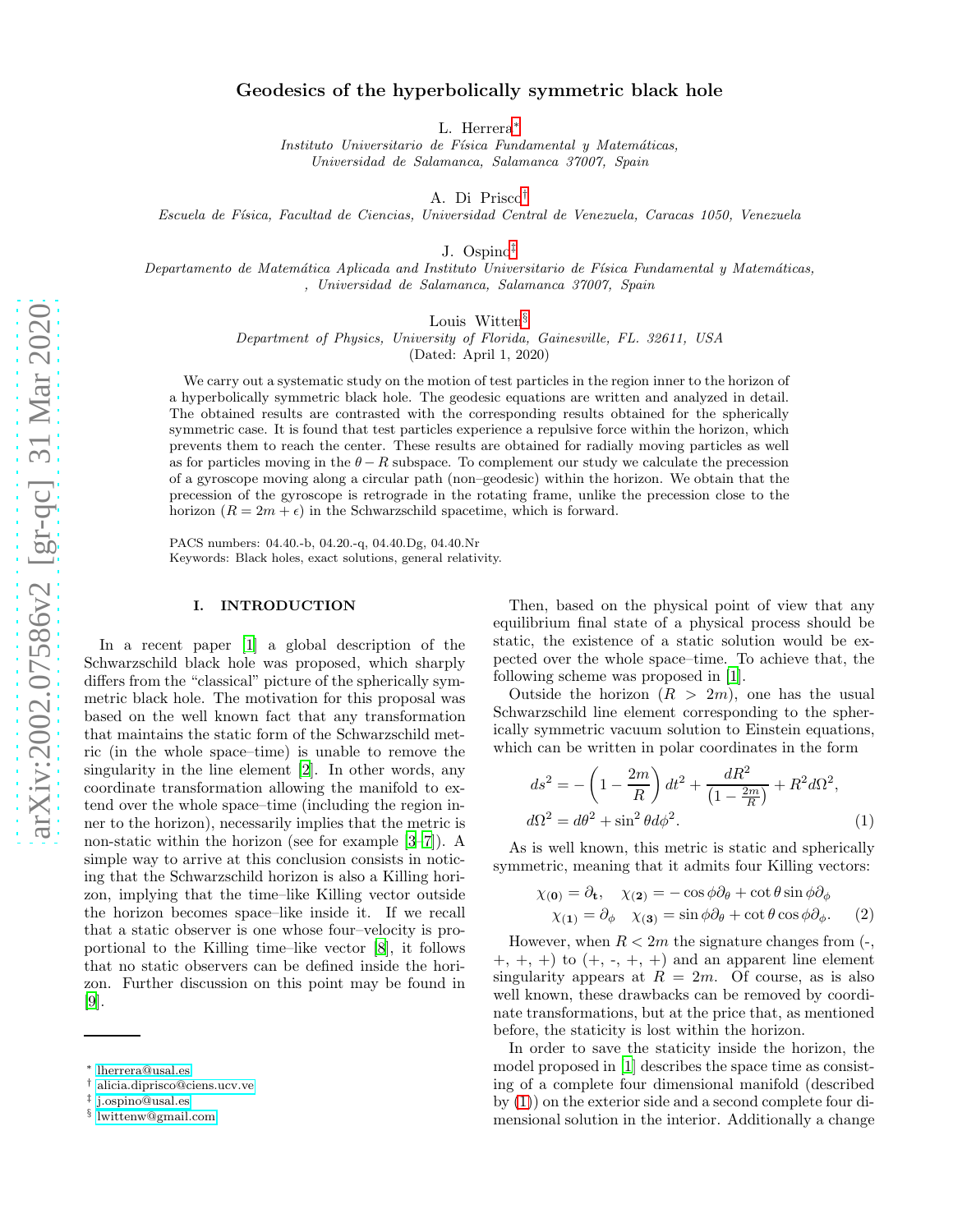in signature, as well as a change in the symmetry at the horizon was required. The  $\theta - \phi$  sub-manifolds have a spherical symmetry on the exterior and hyperbolic symmetry in the interior. The two meet only at  $R = 2m$ ,  $\theta = 0.$ 

Thus the model permits for a change in symmetry, from spherical outside the horizon to hyperbolic inside the horizon. Doing so, one has a static solution everywhere, but the symmetry of the  $R = 2m$  surface is different at both sides of it. We have to stress that we do not know if there is any specific mechanism behind such a change of symmetry and signature. However, the main point is that the change of symmetry (and signature) was the only way we have found to obtain a globally static solution.

Thus, the solution proposed for  $R < 2m$  is:

<span id="page-1-0"></span>
$$
ds^2 = \left(\frac{2m}{R} - 1\right)dt^2 - \frac{dR^2}{\left(\frac{2m}{R} - 1\right)} - R^2d\Omega^2,
$$
  

$$
d\Omega^2 = d\theta^2 + \sinh^2\theta d\phi^2.
$$
 (3)

This is a static solution with the  $(\theta, \phi)$  space describing a positive Gaussian curvature.

Besides the time–like Killing vector  $\chi_{(0)} = \partial_t$ , it admits three additional Killing vectors which are:

<span id="page-1-1"></span>
$$
\chi_{(1)} = \partial_{\phi}, \qquad \chi_{(2)} = -\cos\phi\partial_{\theta} + \coth\theta\sin\phi\partial_{\phi},
$$
  

$$
\chi_{(3)} = \sin\phi\partial_{\theta} + \coth\theta\cos\phi\partial_{\phi}.
$$
 (4)

A solution to the Einstein equations of the form given by [\(3\)](#page-1-0), defined by the hyperbolic symmetry [\(4\)](#page-1-1), was first considered by Harrison [\[10](#page-7-6)], and has been more recently the subject of research in different contexts (see [\[11](#page-7-7)[–17\]](#page-7-8) and references therein).

In [\[1](#page-7-0)], a general study of radial geodesic at  $\theta = 0$  was presented, leading to some interesting conclusions about the behaviour of a test particle in this new picture of the Schwarzschild black hole. Our purpose in this work is to carry out a complete study on the geodesics in the region inner to the horizon. Furthermore, some erroneous conclusions about the motion of test particles along the  $\theta = 0$  axis presented in [\[1\]](#page-7-0), will be corrected.

As we shall see here, very important differences appear in the behaviour of test particles inside the horizon, when this region is described by [\(3\)](#page-1-0), as compared with the results obtained for the "classical" black hole picture. Particularly relevant are the facts that a repulsive acceleration is experienced by the test particle inside the horizon, and that test particles can cross the horizon outwardly, but only along the axis  $\theta = 0$ .

#### II. THE GEODESICS

The equations governing the geodesics may be derived from the Lagrangian

$$
2\mathcal{L} = g_{\alpha\beta}\dot{x}^{\alpha}\dot{x}^{\beta},\tag{5}
$$

<span id="page-1-2"></span>where the dot denotes differentiation with respect to an affine parameter s, which for timelike geodesics coincides with the proper time. Then, the Euler-Lagrange equations,

$$
\frac{d}{ds}\left(\frac{\partial \mathcal{L}}{\partial \dot{x}^{\alpha}}\right) - \frac{\partial \mathcal{L}}{\partial x^{\alpha}} = 0, \tag{6}
$$

<span id="page-1-7"></span>lead to the geodesic equations, which may also be written in its usual form,

$$
\ddot{x}^{\alpha} + \Gamma^{\alpha}_{\beta\gamma}\dot{x}^{\beta}\dot{x}^{\gamma} = 0. \tag{7}
$$

Although the general characteristics of geodesics for  $R > 2m$  are very well known, here we include a very brief resume, in order to contrast these with the results that we shall obtain for  $R < 2m$ .

## A. Geodesics for  $R > 2m$  (Schwarzschild)

<span id="page-1-3"></span>For the metric [\(1\)](#page-0-4) the geodesic equations [\(6\)](#page-1-2) are,

$$
\ddot{t} + \frac{2m\dot{t}\dot{R}}{R^2(1 - \frac{2m}{R})} = 0\tag{8}
$$

<span id="page-1-6"></span><span id="page-1-5"></span>
$$
\frac{\ddot{R}}{1 - \frac{2m}{R}} - \frac{\dot{R}^2 m}{R^2 (1 - \frac{2m}{R})^2} + \frac{m\dot{t}^2}{R^2} - R\dot{\theta}^2 - R\dot{\phi}^2 \sin^2 \theta = 0, \tag{9}
$$

$$
\ddot{\theta}R^2 + 2R\dot{R}\dot{\theta} - R^2\dot{\phi}^2\sin\theta\cos\theta = 0, \qquad (10)
$$

<span id="page-1-4"></span>
$$
\ddot{\phi}\sin^2\theta + \frac{2\dot{R}\dot{\phi}\sin^2\theta}{R} + 2\dot{\phi}\dot{\theta}\sin\theta\cos\theta = 0.
$$
 (11)

As is well known, there are unbounded orbits as well as bounded ones. In this latter case we have elliptic orbits with a perihelion shift. There are also circular orbits, which may be stable or unstable.

Let us first consider circular geodesics  $(R = \dot{\theta} = 0),$ then it follows from [\(8\)](#page-1-3) and [\(11\)](#page-1-4) that  $\ddot{t} = \ddot{\phi} = 0$ , and from [\(10\)](#page-1-5) we obtain

$$
R^2 \dot{\phi}^2 \sin \theta \cos \theta = 0,\tag{12}
$$

which implies that circular geodesics do exist on the plane  $\theta = \pi/2$ . Of course, due to the spherical symmetry, if the particle is not on this plane we can always rotate coordinates until it is. Accordingly without loss of generality we may choose  $\theta = \pi/2$ .

Next, from [\(9\)](#page-1-6) we obtain

$$
\frac{mt^2}{R^2} - R\dot{\phi}^2 = 0,\t\t(13)
$$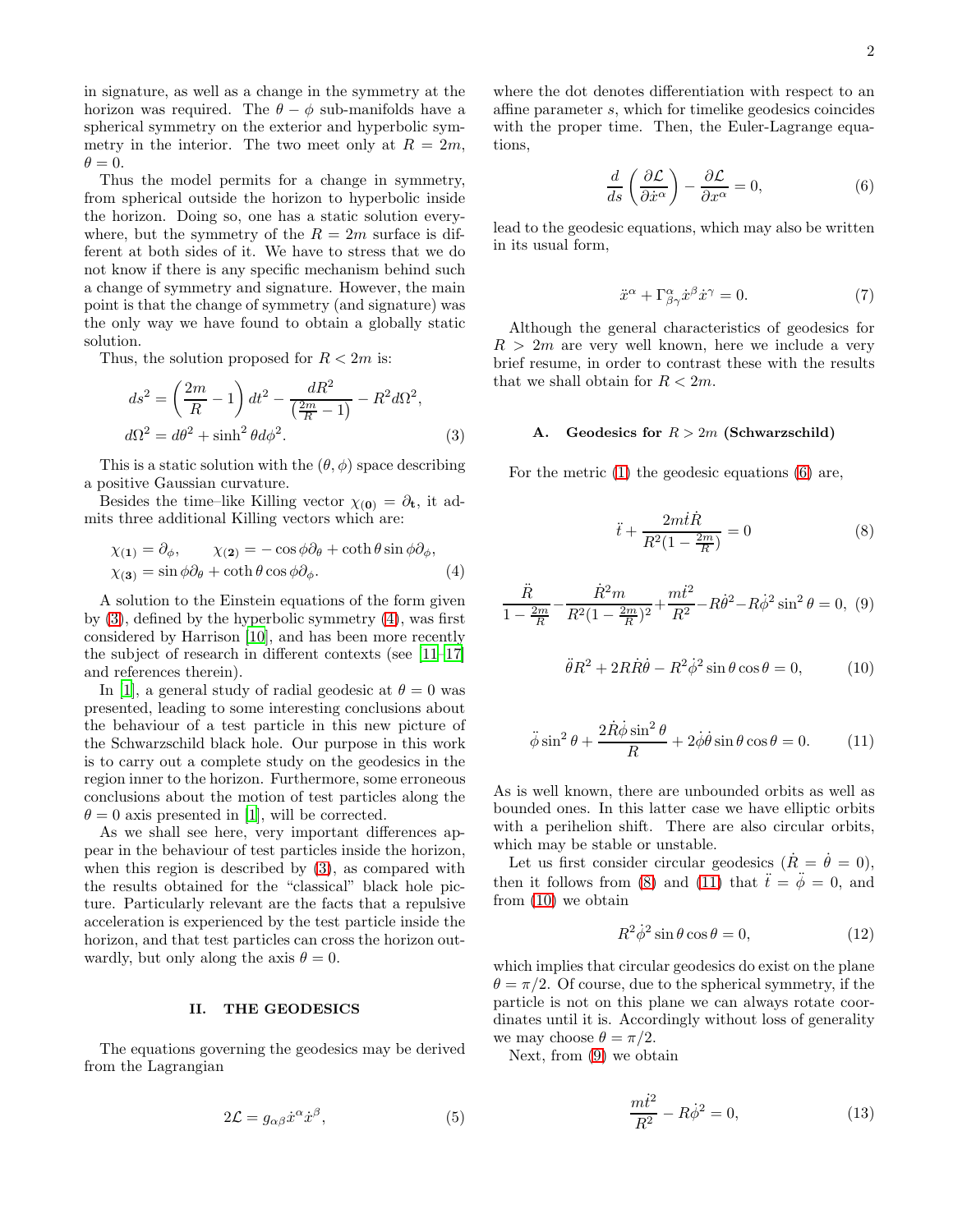3

then defining the angular velocity as  $\omega = \frac{\dot{\phi}}{t}$  we obtain the Kepler law

$$
\omega^2 = \frac{m}{R^3}.\tag{14}
$$

Let us now define a "velocity" by [\[18\]](#page-7-9):

$$
W^i = \frac{dx^i}{\sqrt{-g_{00}}dx^0},\tag{15}
$$

with

$$
dx^{i} = (0, dx^{1}, dx^{2}, dx^{3}).
$$
 (16)

Then for the tangential velocity of a circular orbit we find

$$
W^{2} \equiv |W^{i}W_{i}| = \omega^{2}R^{2}\left(1 - \frac{2m}{R}\right)^{-1}.
$$
 (17)

In the weak field limit  $m/R < 1$  we recover the classical expression  $W = \omega R$ . The geodesics are null, timelike or spacelike if  $W = 1, \langle 1, \rangle 1$  respectively.

Let us now focus on the radial motion of test particles. First of all, notice that as a consequence of the symmetry (spherical and time–independence) we have three constants of motion which are energy and angular momentum (magnitude and direction), defined respectively by, (on the plane  $\theta = \pi/2$ ),

$$
\frac{\partial \mathcal{L}}{\partial \dot{t}} = constant \equiv E = -\dot{t} \left( 1 - \frac{2m}{R} \right), \qquad (18)
$$

$$
\frac{\partial \mathcal{L}}{\partial \dot{\phi}} = constant \equiv L = \dot{\phi} R^2,
$$
 (19)

$$
\frac{\partial \mathcal{L}}{\partial \dot{\theta}} = constant \equiv P_{\theta} = \dot{\theta} R^2.
$$
 (20)

Then the first integral of [\(9\)](#page-1-6) may be written as

$$
\dot{R}^2 = E^2 - V^2,\t\t(21)
$$

<span id="page-2-0"></span>with

$$
V^2 = \left(1 - \frac{2}{y}\right) \left(\frac{\tilde{L}^2}{y^2} + 1\right) \tag{22}
$$

where  $y \equiv R/m$ ,  $\tilde{L}^2 \equiv \frac{L^2}{m^2}$ .

The above equation is the same equation (10) in [\[1\]](#page-7-0). However in this reference it was used to study the motion inside the horizon, which obviously is incorrect (the potential  $V$  given by  $(22)$  is correct but valid only outside the horizon).

For the motion along the axis  $\theta = 0$  we have  $L = 0$ , then for the value of energy given in Figure 1, all possible

radial geodesics (for  $R > 2m$ ) extend between the horizon (the vertical line) and the value of  $y$  where the horizontal line crosses the curve  $V^2$  as given by [\(22\)](#page-2-0). We shall discuss about the behaviour of the particle for  $R < 2m$ in the next subsection. For larger values of  $E$ , such that  $E > V$ , unbounded trajectories are allowed.

For  $\theta = \pi/2$  and the values of energy E and the angular momentum  $\tilde{L}$  given in Figure 2, the horizontal line crosses the curve  $V^2$  as given by [\(22\)](#page-2-0) (for  $R > 2m$ ) at two points, say  $y_1, y_2$   $(y_2 > y_1)$ . Thus there are radial geodesics, outside the horizon, in the interval  $y_1 > y > 2$ , and unbounded trajectories for  $y > y_2$ . The unstable circular geodesic corresponds to the value of  $E = E_c$ . The region inner to the horizon shall be considered in the next subsection.

All the results above are well known, and apply for  $R > 2m$ .

### B. Geodesics for the hyperbolically symmetric black hole  $(R < 2m)$

Let us now analyze the geodesic structure for the region within the horizon, where we assume the space–time to be described by the hyperbolically symmetric solution [\(3\)](#page-1-0).

Using  $(3)$  we obtain from  $(6)$  or  $(7)$ :

$$
\ddot{t} - \frac{2m\dot{t}\dot{R}}{R^2\left(\frac{2m}{R} - 1\right)} = 0,\tag{23}
$$

<span id="page-2-2"></span>
$$
\ddot{R} + \frac{\dot{R}^2 m}{R^2(\frac{2m}{R} - 1)} - \frac{mt^2(\frac{2m}{R} - 1)}{R^2} - R\dot{\theta}^2(\frac{2m}{R} - 1) - R\dot{\phi}^2\sinh^2\theta(\frac{2m}{R} - 1) = 0
$$
\n(24)

<span id="page-2-1"></span>
$$
\ddot{\theta}R^2 + 2R\dot{R}\dot{\theta} - R^2\dot{\phi}^2\sinh\theta\cosh\theta = 0, \qquad (25)
$$

$$
\ddot{\phi} + \frac{2\dot{R}\dot{\phi}}{R} + 2\dot{\phi}\dot{\theta}\coth\theta = 0.
$$
 (26)

Let us first consider circular geodesics along the  $\phi$  direction. Thus  $\dot{R} = \dot{\theta} = 0$ , and it follows from [\(25\)](#page-2-1)

$$
R^2 \dot{\phi}^2 \sinh \theta \cosh \theta = 0, \qquad (27)
$$

from which we can see that, unlike the case  $R > 2m$ , there are not circular geodesics in the  $\phi$  direction, not even unstable ones.

Furthermore, from [\(24\)](#page-2-2) it follows that

$$
\frac{m\dot{t}^2}{R^2} + R\dot{\phi}^2 \sinh^2 \theta = 0, \Rightarrow \omega^2 = -\frac{m}{R^3 \sinh^2 \theta} \quad (28)
$$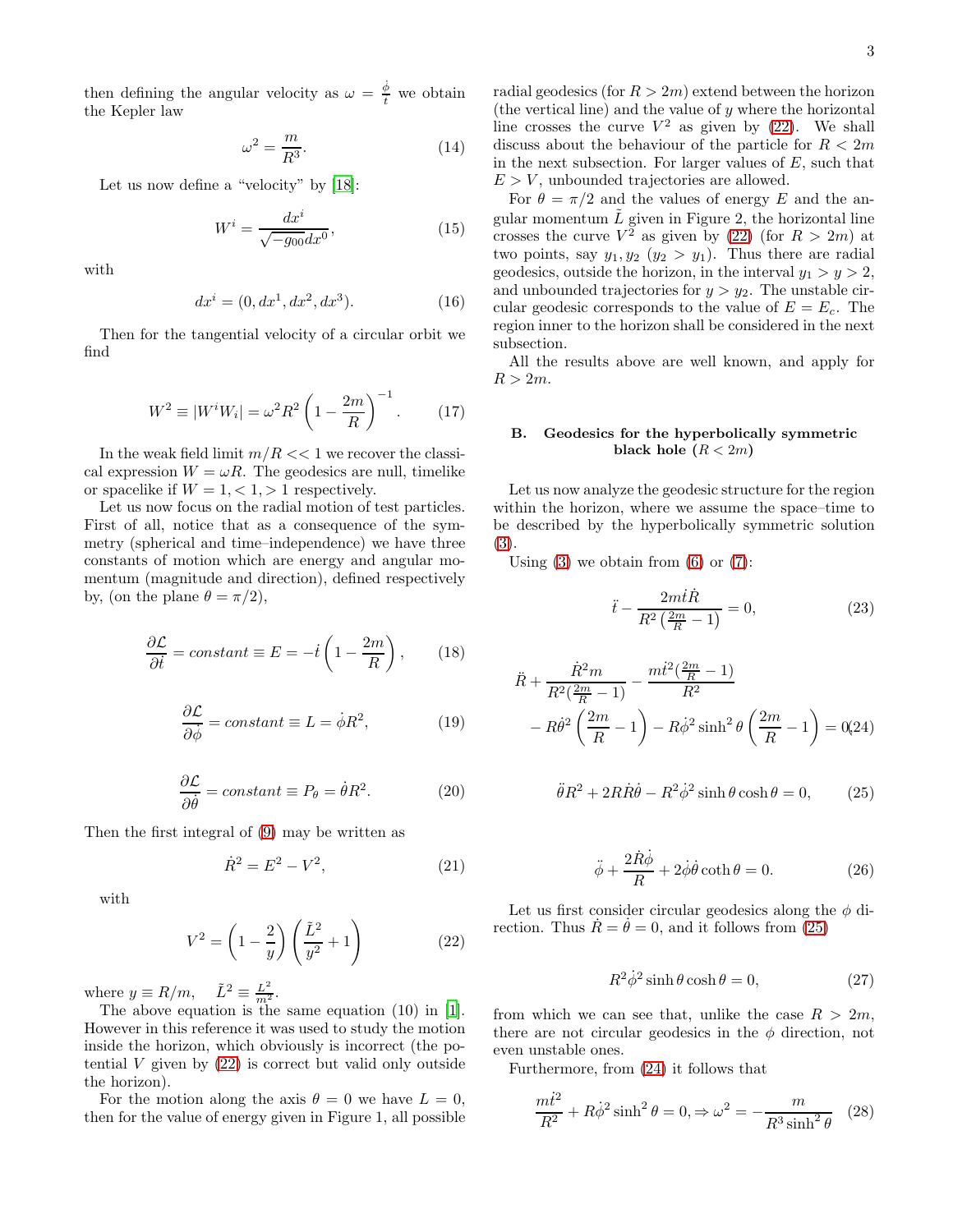which is clearly unacceptable, and confirms the conclusion above.

Let us now consider geodesics along the  $\theta$  direction, i.e.  $\dot{R} = \dot{\phi} = 0$ , then it follows from [\(24\)](#page-2-2)

$$
\frac{m\dot{t}^2}{R^2} + R\dot{\theta}^2 = 0, \Rightarrow \frac{\dot{\theta}^2}{\dot{t}^2} = -\frac{m}{R^3},\tag{29}
$$

implying that there are not geodesics exclusively along the  $\theta$  direction.

More generally if we assume  $\dot{R} = 0$  then it follows from [\(24\)](#page-2-2)

$$
\frac{m\dot{t}^2}{R^2} + R\dot{\theta}^2 + R\dot{\phi}^2\sinh^2\theta = 0,
$$
\n(30)

implying that no motion is possible unless  $\dot{R} \neq 0$ .

If we assume that  $\dot{\phi} = 0$  then it follows at once from  $(25)$  that

$$
\dot{\theta}R^2 = constant \Rightarrow P_{\theta} = constant,\tag{31}
$$

whereas, if we assume  $\dot{\theta} = 0$ , then it follows from [\(25\)](#page-2-1) that  $\phi = 0$ .

Next, let us assume that at some given initial  $s = s_0$ we have  $\theta = 0$ , then it follows at once from [\(25\)](#page-2-1) that such a condition will propagate in time only if  $\theta = 0$  or  $\dot{\phi} = 0$ . In other words, any  $\theta = constant$  trajectory is unstable except  $\theta = 0$ , unless  $\phi = 0$ . It is worth stressing the difference between this case and the situation in the  $R > 2m$  region (see [\(10\)](#page-1-5)).

Thus only the following cases are allowed:

- 1. Purely radial geodesics  $\dot{R} \neq 0, \dot{\theta} = \dot{\phi} = 0.$
- 2. Geodesics in the  $R, \theta$  plane (i.e.  $\dot{\phi} = 0, \dot{R}, \dot{\theta} \neq 0$ )
- 3. The general case  $\dot{R}, \dot{\theta}, \dot{\phi} \neq 0$ .



FIG. 1.  $V^2$  as function of y for  $\theta = 0$ . The vertical line is *the horizon. The horizontal line corresponds to the value of*  $E^2 = .315$ 

Let us first consider the radial motion of test particles inside the horizon. As, for the region exterior to the horizon, we have two constants of motions which are energy and angular momentum, defined respectively by

$$
\frac{\partial \mathcal{L}}{\partial \dot{t}} = constant \equiv E = \dot{t} \left( \frac{2m}{R} - 1 \right), \quad (32)
$$



FIG. 2.  $V^2$  as function of y for  $\theta = \pi/2$ , and  $\tilde{L}^2 = 55$ . *The vertical line is the horizon. The lower horizontal line corresponds to the value of*  $E^2 = 1.71$ *. The higher horizontal* line corresponds to the value of  $E_c^2 = 2.42$ 

$$
\frac{\partial \mathcal{L}}{\partial \dot{\phi}} = constant \equiv L = -\dot{\phi}R^2 \sinh^2 \theta, \qquad (33)
$$

however, the canonical momentum  $P_{\theta}$  now is not conserved, unless  $\phi = 0$ ,

<span id="page-3-1"></span>
$$
\frac{\partial \mathcal{L}}{\partial \dot{\theta}} \equiv P_{\theta} = -\dot{\theta} R^2. \tag{34}
$$

For the radial motion along the symmetry axis  $\theta = 0$ , both L and  $P_{\theta}$  vanish. Also, as mentioned before, if we assume that at some initial time  $\theta = 0$ , then the trajectory along the  $\theta = 0$  axis will be stable in time.

<span id="page-3-2"></span>Then, the first integral of [\(24\)](#page-2-2) with  $\dot{\phi} = \dot{\theta} = 0$  reads,

$$
\dot{R}^2 = E^2 - V^2,\t\t(35)
$$

<span id="page-3-0"></span>with

$$
V^2 = \left(\frac{2}{y} - 1\right),\tag{36}
$$

where  $y \equiv R/m$ .

The above equation is the same equation (15) in [\[1\]](#page-7-0). However in this latter reference it was used to study the motion outside the horizon, which obviously is incorrect. Again, the potential  $V$  given by  $(36$  is correct but valid only inside the horizon.

As we see from Figure 1, for the given value of  $E$ , the test particle inside the horizon never reaches the center, moving between the point where the horizontal line crosses  $V^2$  (as given by [\(36\)](#page-3-0)) and the horizon. In principle the particle may cross the horizon and bounces back at the point (outside the horizon) where the horizontal line crosse  $V^2$  (as given by [\(22\)](#page-2-0).

Thus for this particular value of energy we have a bounded trajectory with extreme points at both sides of the horizon. For sufficiently large (but finite) values of energy, the particle moves between a point close to, but at finite distance from the center and  $R \to \infty$ .

Two main conclusions emerge at this point, for the test particle moving under the conditions stated above: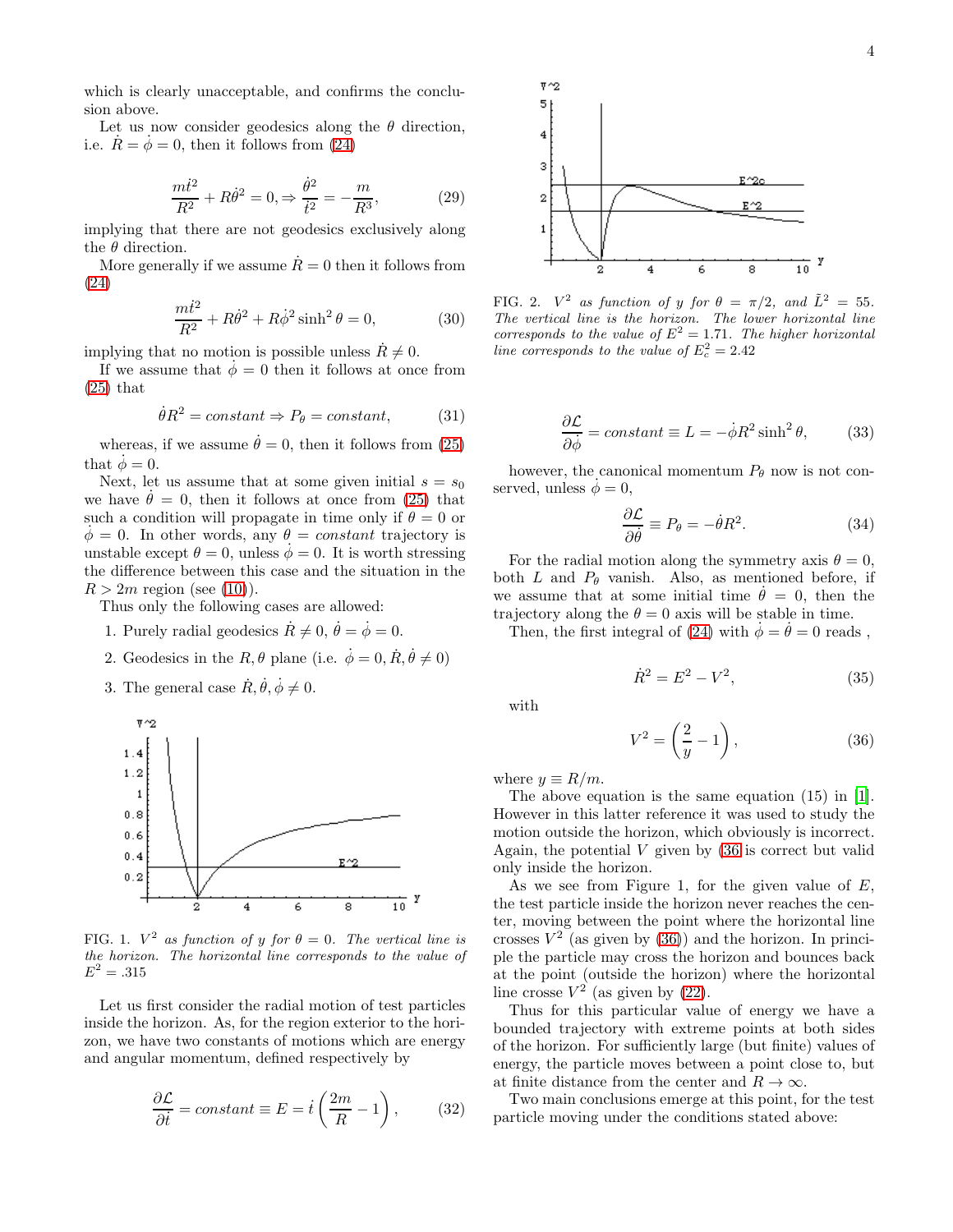- 1. The particle never reaches the center, approaching it asymptotically as  $E \to \infty$ .
- 2. The particle may cross the horizon, not only inwardly but also outwardly.

The sharp difference between this behaviour of the test particle inside the horizon, and the corresponding behaviour in the "classical" picture of the Schwarzschild black hole, does not need to be further emphasized.

Let us now consider the radial motion on the  $\theta = \pi/2$ plane. First of all we observe that, as mentioned before, if we want to remain on that plane, inside the horizon, we must have  $\phi = L = 0$ , and the situation is very similar to the case  $\theta = 0$ , with one important difference; now the trajectory is unstable against perturbations of the angular momentum, and we should expect the particle to leave the  $\theta = \pi/2$  plane. Nevertheless, for sake of completeness we have also plotted this case in figure 2.

Three main differences between this case and the situation for  $R > 2m$ , deserve to be emphasized.

- 1. For  $R > 2m$  the motion on the plane  $\theta =$ constant  $\neq 0$  is stable.
- 2. for  $R < 2m$  the motion on the plane  $\theta =$ constant  $\neq 0$  requires  $L = 0$ .
- 3. Even if  $L = 0$ , for  $R < 2m$ , the trajectory will be unstable against perturbations of the angular momentum.

These conclusions are qualitatively the same for any  $\theta = constant \neq 0.$ 

The results exhibited above show that the motion along the  $\theta = 0$  axis is sharply different from other trajectories. More specifically, the instabilities of the motion for any  $\theta = constant \neq 0$  trajectory, implies that, unless the particle moves along  $\theta = 0$ , all trajectories must involve variations of  $\theta$ . Therefore, we shall next find the trajectories of test particles on the plane  $R - \theta$ for any  $\phi = constant$ , in which case the momentum  $P_{\theta}$ is constant and  $L = 0$ . It is worth noticing that due to axial symmetry, the motion on any two dimensional slice  $\phi = constant$  is invariant with respect to rotations around the symmetry axis. Therefore the restricted case  $L = 0$  provides the most relevant physical information about the motion of the particle without integrating the full system of geodesic equations.

Then, the first integral of [\(24\)](#page-2-2) becomes

$$
\dot{R} = \sqrt{E^2 - \left(\frac{2m}{R} - 1\right) \left(\frac{P_\theta^2}{R^2} + 1\right)}.
$$
 (37)

Since we are interested in the spatial trajectories, we use

$$
\dot{R} = -\frac{P_{\theta}}{R^2}R', \qquad R' = \frac{dR}{d\theta},
$$

to write [\(37\)](#page-4-0) as

<span id="page-4-1"></span>
$$
z' = \frac{1}{k}\sqrt{E^2 - (z-1)(k^2z^2 + 1)}\tag{38}
$$

where.  $z = \frac{2m}{R}$ , and  $k = \frac{P_\theta}{2m}$ , thus z changes in the domain  $(-\infty, 1]$ . We have integrated the equation above for a wide range of values of the parameters  $k, E$ . The integration was carried out with the boundary condition that all trajectories coincide at  $\theta = 0$ ,  $z = 1$ .

Two main results emerge from all these models. On the one hand we found that the test particle never crosses the horizon outwardly, approaching it as  $k$  tends to zero, as expected from Figures 1,2. To illustrate this point we show the results of the numerical integration of [\(38\)](#page-4-1) for the values indicated in the legends of Figures 3, 4, however this conclusion holds for all possible trajectories with finite values of  $E$  and  $k$ . In these figures the axes cross at the origin (the center of symmetry) and the length of a line segment from the center to any point on the curve is given by  $z$  and the angle of this line with the horizontal axis is  $\theta$ . On the other hand, we found that the test particle never reaches the center, approaching it asymptotically as  $k, E \to \infty$ .



FIG. 3. *The trajectory of the test particle in the sub–space*  $R - \theta$ , for  $k = \frac{1}{10000}$  and  $E = 3$ .

In order to understand the results above, it is convenient to calculate the four–acceleration of a static observer in the frame of [\(3\)](#page-1-0). We recall that a static observer is one whose four velocity  $U^{\mu}$  is proportional to the Killing time–like vector [\[8](#page-7-4)], i.e.

$$
U^{\mu} = \left(\frac{1}{\sqrt{\frac{2m}{R} - 1}}, 0, 0, 0\right). \tag{39}
$$

<span id="page-4-0"></span>Then for the four–acceleration  $a^{\mu} \equiv U^{\beta} U^{\mu}_{;\beta}$  we obtain for the region inner to the horizon

<span id="page-4-3"></span>
$$
a^{\mu} = \left(0, -\frac{m}{R^2}, 0, 0\right),\tag{40}
$$

whereas for the outer region described by [\(1\)](#page-0-4) we obtain

<span id="page-4-2"></span>
$$
a^{\mu} = \left(0, \frac{m}{R^2}, 0, 0\right). \tag{41}
$$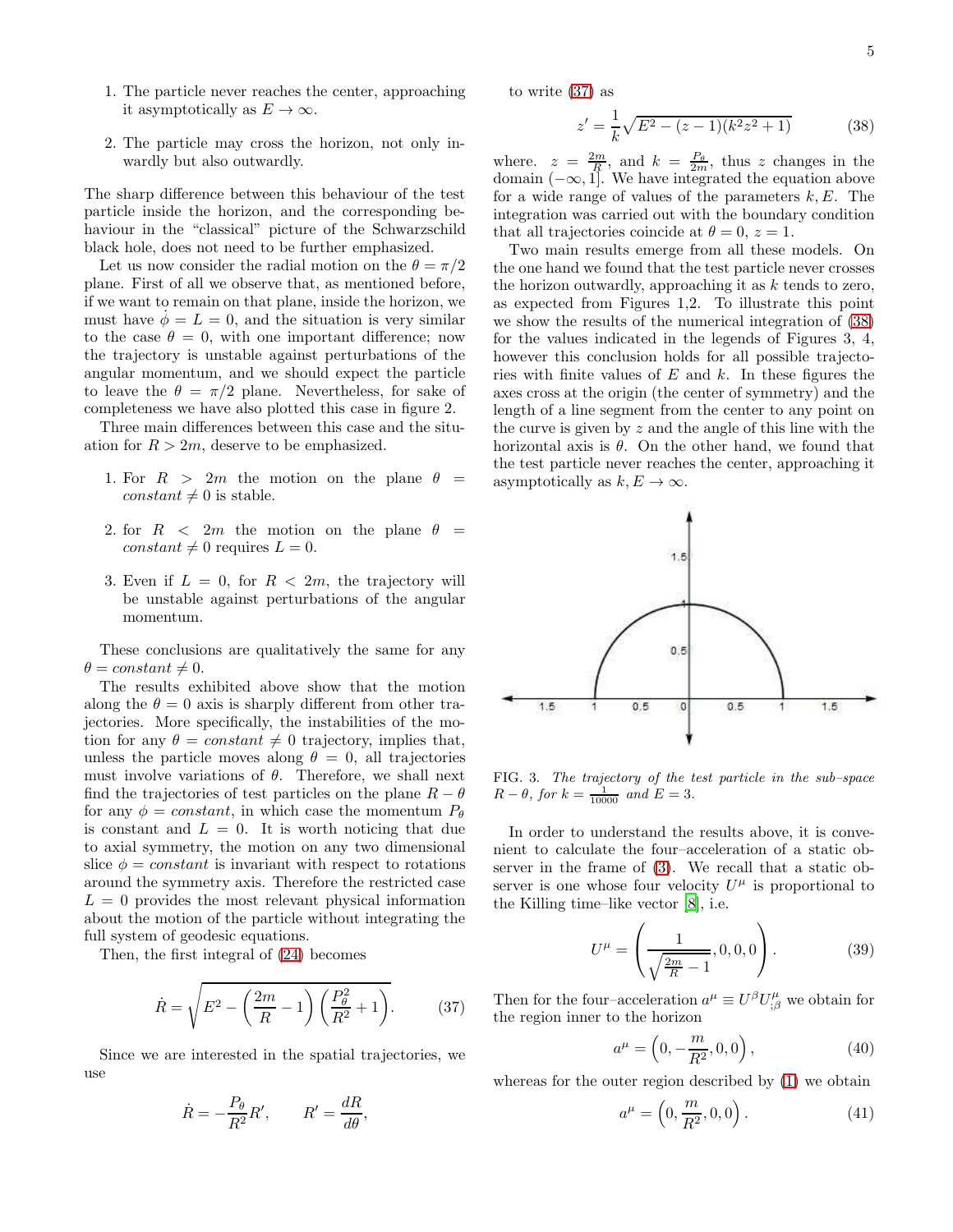

FIG. 4. *The trajectory of the test particle in the sub–space*  $R - \theta$  *for three values of k,* (1/4, 1/6, 1/8*)* and  $E = 3$ .

The physical meaning of [\(41\)](#page-4-2) is clear, it represents the inertial radial acceleration outwardly directed, which is necessary in order to maintain static the frame, by canceling the gravitational acceleration exerted on the frame. Since the former is directed radially outwardly, it means that the gravitational force is attractive, as expected. However, inside the horizon the four–acceleration as defined by [\(40\)](#page-4-3) is directed inwardly, implying that a repulsive force is acting on the particle in that region. This remarkable fact explains the peculiarities of the orbits inside the horizon.

The above discussion may be presented in an alternative format (see [\[19\]](#page-7-10) for details). Let us introduce a locally defined coordinate system  $(T, X, \theta, \phi)$  associated with a locally Minkowskian observer or, equivalently, a tetrad field associated with this Minkowskian observer, i.e.

$$
dX = \sqrt{-g_{RR}}dR \qquad dT = \sqrt{g_{tt}}dt \tag{42}
$$

then for a particle instantaneously at rest inside the horizon, we have:

$$
\frac{d^2X}{dT^2} = \frac{m}{R^2\sqrt{\left(\frac{2m}{R} - 1\right)}},\tag{43}
$$

where  $(3)$  and  $(24)$  have been used. From the above equation, the repulsion experimented by the particle is clearly established.

For the Schwarzschild solution [\(1\)](#page-0-4) for  $R > 2m$ , the corresponding expression reads:

$$
\frac{d^2X}{dT^2} = -\frac{m}{R^2\sqrt{(1 - \frac{2m}{R})}},\tag{44}
$$

indicating the attractive nature of the gravitation force in that region.

### III. GYROSCOPE PRECESSION OF A GYROSCOPE ALONG A CIRCULAR, NON–GEODESIC PATH

We shall now calculate the precession of a gyroscope moving along a circular trajectory inside the horizon. Since, as we have already mentioned, no circular geodesics exist in that region, the trajectory of the gyroscope cannot be a geodesic. This calculation can be performed in different ways, here we shall use the Rindler-Perlick method [\[20\]](#page-7-11), which we find particularly suitable for our purpose.

This method consists in transforming the angular coordinate  $\phi$  by

$$
\phi = \phi' + \omega t, \tag{45}
$$

where  $\omega$  is a constant. Then the original frame is replaced by a rotating frame. The transformed metric is written in a canonical form,

$$
ds^{2} = -e^{2\Psi}(dt - \omega_{i}dx^{i})^{2} + h_{ij}dx^{i}dx^{j}, \qquad (46)
$$

with latin indexes running from 1 to 3 and  $\Psi, \omega_i$  and  $h_{ij}$  depending on the spatial coordinate  $x^i$  only (we are omitting primes). Then, it may be shown that the rotation three vector  $\Omega^i$  of the congruence of world lines  $x^i = constant$  is given by [\[20](#page-7-11)],

$$
\Omega^{i} = \frac{1}{2} e^{\Psi} (\det h_{mn})^{-1/2} \epsilon^{ijk} \omega_{k,j}, \qquad (47)
$$

where the comma denotes partial derivative, and the three vector  $\Omega$  is related to the vorticity tensor  $\omega_{\alpha\beta}$  by

$$
\omega_{kj} = \Omega^l \eta_{lkj},\tag{48}
$$

where  $\eta_{lkj} = (deth_{mn})^{1/2} \epsilon_{ikj}$  is the Levi-Civita tensor associated to the spatial metric  $h_{mn}$ .

It is clear from the above that, since  $\Omega^i$  describes the rate of rotation with respect to the proper time at any point at rest in the rotating frame, relative to the local compass of inertia, then  $-\Omega^i$  describes the rotation of the compass of inertia (the gyroscope) with respect to the rotating frame.

Thus let us consider a gyroscope moving around the center along a circular orbit (non–geodesic), and let us calculate its precession. Since  $-\Omega$  describes the precession of the gyroscope relative to the lattice, then after one revolution the orientation of the gyroscope, in the rotating frame, changes by

$$
\Delta \phi' = -\Omega e^{\Psi} \Delta t. \tag{49}
$$

Obviously, the precession per revolution relative to the original system is:

$$
\Delta \phi = \Delta \phi' + 2\pi. \tag{50}
$$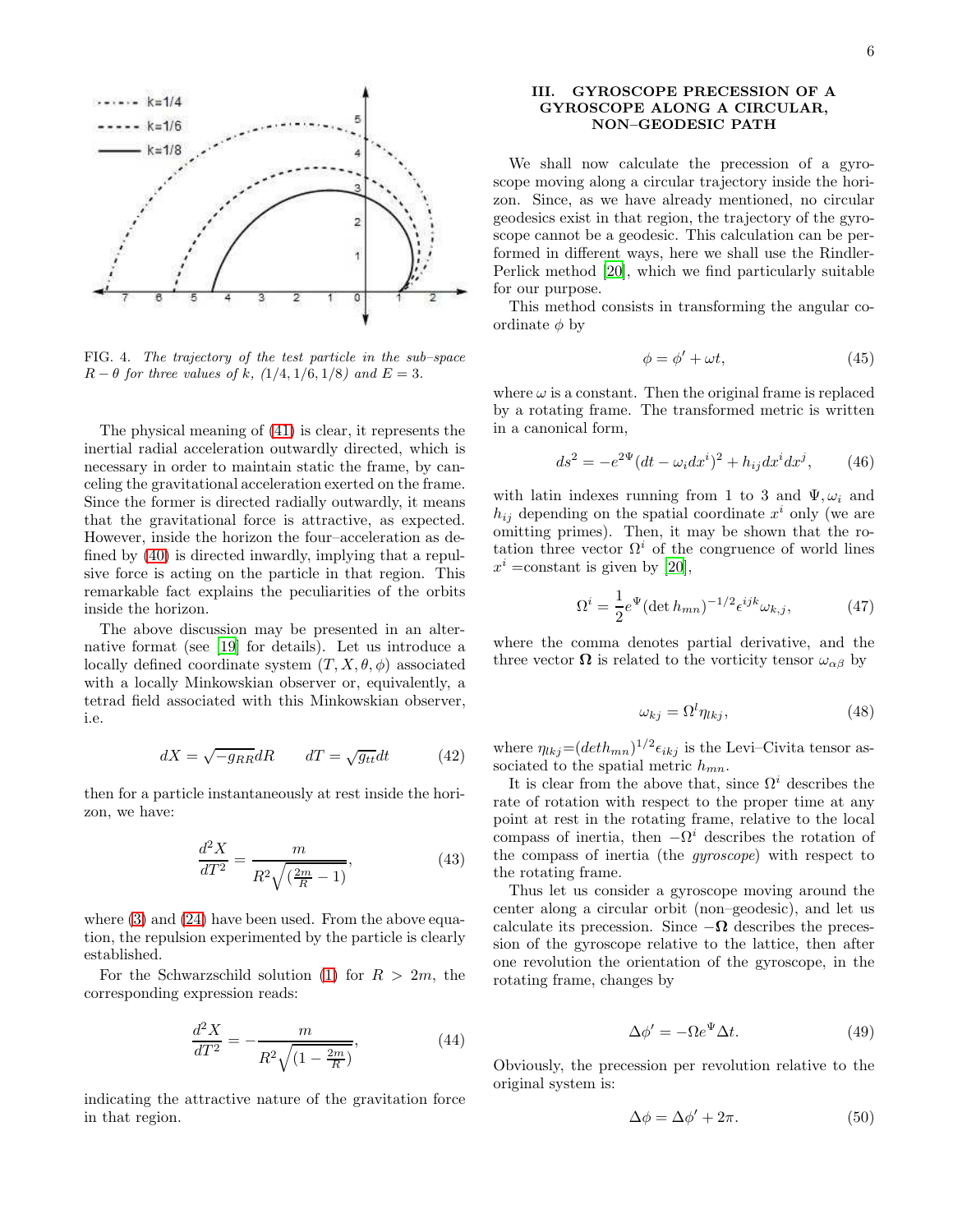The case of the Schwarzschild metric  $(R > 2m)$  has been calculated in [\[20\]](#page-7-11) for the  $\theta = \pi/2$  plane. They obtain for the magnitude of the vorticity  $\Omega$  (notice that a  $\omega$  is missing in the equation (38) in [\[20](#page-7-11)]):

<span id="page-6-1"></span><span id="page-6-0"></span>
$$
\Omega = \frac{\omega \left(1 - \frac{3m}{R}\right)}{1 - \frac{2m}{R} - R^2 \omega^2},\tag{51}
$$

and for the total precession  $\Delta \phi$ 

$$
\Delta \phi = -2\pi \left[ \frac{\left(1 - \frac{3m}{R}\right)}{\sqrt{1 - \frac{2m}{R} - R^2 \omega^2}} - 1 \right].
$$
 (52)

From the expressions above, we see that at  $R = 3m$ the orientation of the gyroscope is locked to the lattice  $(\Omega = 0)$ . In the region between the horizon and  $R = 3m$ , if  $\omega$  is sufficiently small so that the orbits are time–like,  $\Omega$  becomes negative and the precession of the gyroscope is forward even in the rotating frame  $(\Delta \phi' > 0)$ . Thus the total precession  $\Delta \phi$  exceeds  $2\pi$ .

However for the region interior to the horizon, as described by [\(3\)](#page-1-0) the situation is completely different. Indeed, retracing the same steps leading to [\(51\)](#page-6-0) and [\(52\)](#page-6-1) we obtain (for the plane  $\theta = \pi/2$ )

$$
\Omega = \frac{\omega \alpha \left(\frac{3m}{R} - 1\right)}{\frac{2m}{R} - 1 - R^2 \omega^2 \alpha^2},\tag{53}
$$

<span id="page-6-2"></span>
$$
\Delta \phi' = -\frac{2\pi\alpha \left(\frac{3m}{R} - 1\right)}{\sqrt{\frac{2m}{R} - 1 - R^2 \omega^2 \alpha^2}},\tag{54}
$$

$$
\Delta \phi = -2\pi \left[ \frac{\alpha \left( \frac{3m}{R} - 1 \right)}{\sqrt{\frac{2m}{R} - 1 - R^2 \omega^2 \alpha^2}} - 1 \right], \quad (55)
$$

where  $\alpha \equiv \sinh(\pi/2)$ .

As it is apparent from [\(54\)](#page-6-2), for sufficiently small  $\omega$ , so that the orbits are time–like, in the region inner to the horizon described by the metric [\(3\)](#page-1-0), the precession of the gyroscope is retrograde in the rotating frame. Obviously the total precession in the original frame is now smaller than  $2\pi$ , as it happens for the Thomas precession in Minkowski space–time (see eqs. (32, 33) in [\[20\]](#page-7-11)).

#### IV. CONCLUSIONS

In the classical picture of the Schwarzschild black hole, any particle inside the horizon is bound to reach the center in a finite proper time interval. This is the basic fact behind the "classical" black hole paradigm. However, as we have seen here, if we adopt the point of view proposed in [\[1\]](#page-7-0), we find that the kinematic and dynamic properties of a test particle inside the horizon, are quite different. Indeed, not only are the test particles not condemned to

displace to the center, but they cannot reach the center for any finite value of energy as shown in figures (1, 2, 4). This fact is brought about by the existence of a repulsive force within the horizon, that pushes the test particle away from the center.

Besides the feature commented above, there is another important difference with respect to the "classical" picture. It consists in the fact that the particles inside the horizon may in principle leave that region along the axis  $\theta = 0$ . Thus, the particle may come from  $R \to \infty$  crosses the horizon, bounces back before reaching the center and crosses the horizon outward. As we have seen this can be done only along this axis, all other trajectories, as illustrated by figures (2, 3), never cross the horizon. This point was already emphasized in [\[1](#page-7-0)], although it must be stressed that other conclusions, concerning the motion of test particles presented in [\[1](#page-7-0)] are erroneous due to an incorrect use of equations [\(34\)](#page-3-1) and [\(35\)](#page-3-2). Also, it is worth noticing that it is possible that a quantum theory would permit a particle to tunnel across the horizon for  $\theta \neq 0$ .

Finally we have seen that the precession of a gyroscope moving along a circle inside the horizon is retrograde, whereas, close to the horizon, but at the outside of it  $(R = 2m + \epsilon,$  where  $\epsilon \ll 2m$  and positive), the precession is forward.

Before closing this section we would like to raise two questions, and to speculate about their possible answers.

- 1. What is the physical origin of the repulsion experienced by the test particle inside the horizon?
- 2. What could be the observational consequences of the fact that the test particle could leave the horizon along the  $\theta = 0$  axis.?

With respect to the first question, let us mention that repulsive forces in the context of general relativity have been reported before, in many different scenarios, (see [\[19,](#page-7-10) [21](#page-7-12)[–28\]](#page-7-13)). However, neither of these references provides a satisfactory physical explanation about the origin of such an effect. Although this requires a deep and careful analysis, which is beyond the scope of this manuscript, we speculate that the repulsion might be related to quantum vacuum of the gravitational field.

With respect to the second question, we speculate that the hyperbolically symmetric black hole might be invoked to explain extragalactic relativistic jets.

Indeed, relativistic jets are highly energetic phenomena which have been observed in many systems (see [\[29](#page-7-14), [30](#page-7-15)] and references therein), usually associated with the presence of a compact object, and exhibiting a high degree of collimation. The spin and the magnetic field of a compact object are some of the many mechanisms proposed so far to explain this phenomenon [\[31](#page-7-16)]. However, no consensus has been reached until now, concerning the basic mechanism for its origin. Still worse, the basic physical ideas underlying the occurrence of these jets are hidden by the great number of models available (see [\[31](#page-7-16)[–36](#page-7-17)] and references therein) and their complexity, implying a large